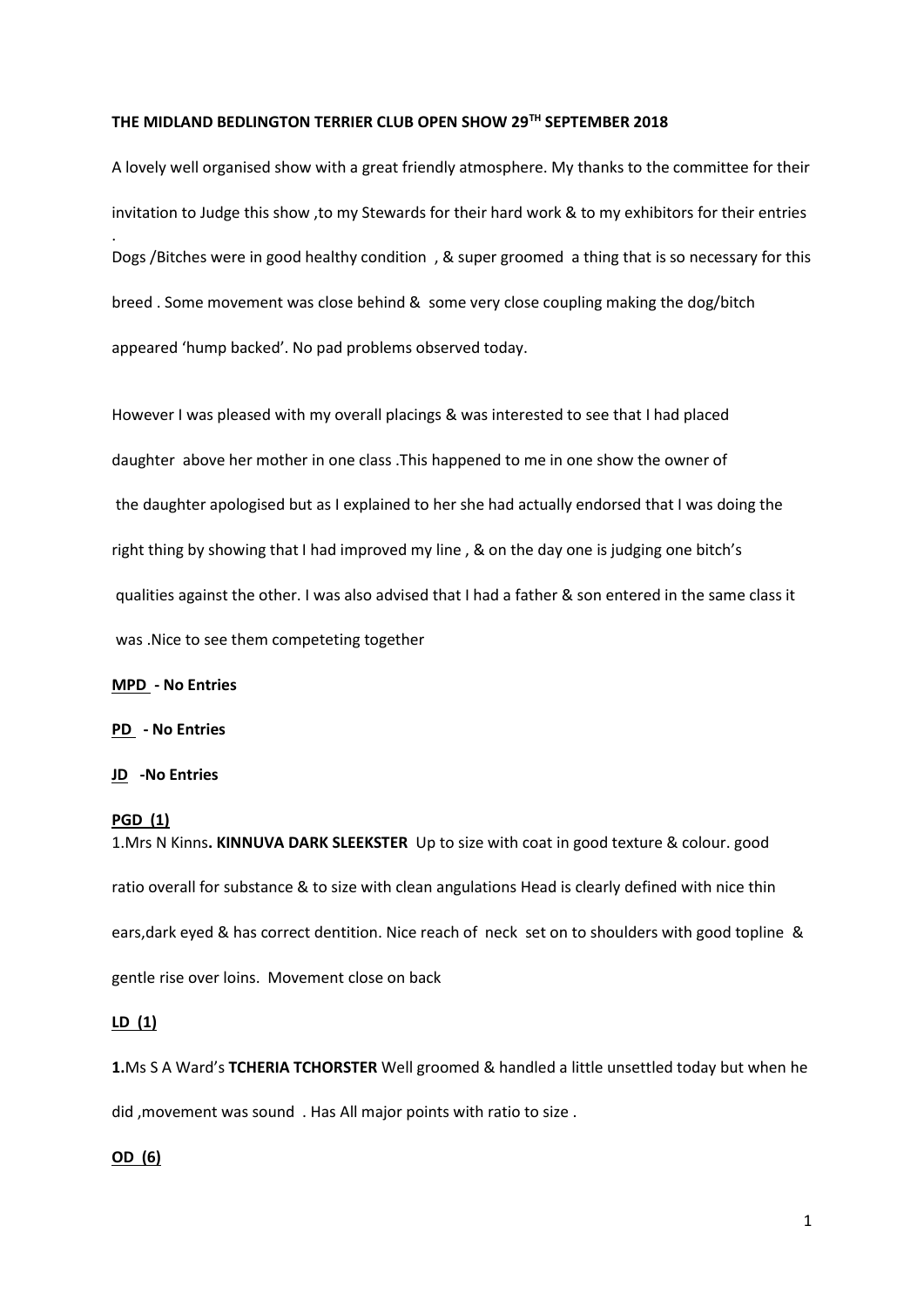# **Both dogs were of equal qualities ,however I preferred the head & size of 1 when making my**

#### **placings**

**1.**Mr H & Mrs T Middlebrook's **TCHERIA TCHARLESTON** Well matured dog with well shaped head ,good ear carriage ,dark eyed & correct dentition fore & hindquarters are cleanly angulated giving sound movement & drive. Nice length of neck set onto well laid shoulders. topline has correct rise over loins making a well balance picture. Has deep brisket with tuck up & 'medium coupling' Coat in good condition Was Happy to award him **(BD/RBIS) 2.**Mr & Mrs C .Mayers **TCHERIA CAUSING** 

**TCHOAS (**These kennels/breeders are to be congratulated on their quality of stock shown here today mum has certainly thrown 2 lovely dogs.in this class) Has all qualities of his half brother but as stated

my selection was made on head & size .Otherwise he meets all the criteria **3.**Miss S Worrall's

**BLUESMURF SEMPER FIDELIS** Another lovely dog fits all the boxes for Size ,Head Bite & overall

conformation with sound movement Just lacked that extra 'Zush' today appeared a little 'lethargic'

# **VD (1)**

1.Mrs & Dr H Jones OBE **CH PENGERRIG IRON DUKE** ShCM An impressive dog still maintaining his charm & ring prescence.Shown in good healthy condition .Has all major points with sound movement . In the strong challenge Just'pipped' by the other dogs 'alert' expression **(RBD)**

#### **BREEDERS DOG (1)**

**1.**Mrs S Kinns **KINNUVA DARK SLEEKSER**

## **SPL NON BREEDERS DOG -No Entries**

#### **MPB (2)**

**1.**Walters & Mitchell's **BISBEE BLUE BROCADE OF TUNMAN** Promising youngster at present appears small on size but points developing at the correct ratio.Head is coming through with shape & fill Nice thin ears dark eyed & correct bite.Nice reach of neck set onto shoulders with balanced top-line good angulation on fore & hindquarters with sound movement **(BPB/BPIS**)**2.** Ms H Martin's **GRACE 1Z MOSKOVSKOY BEMTY** Difficult to access as was reticent to show sitting down on turns & on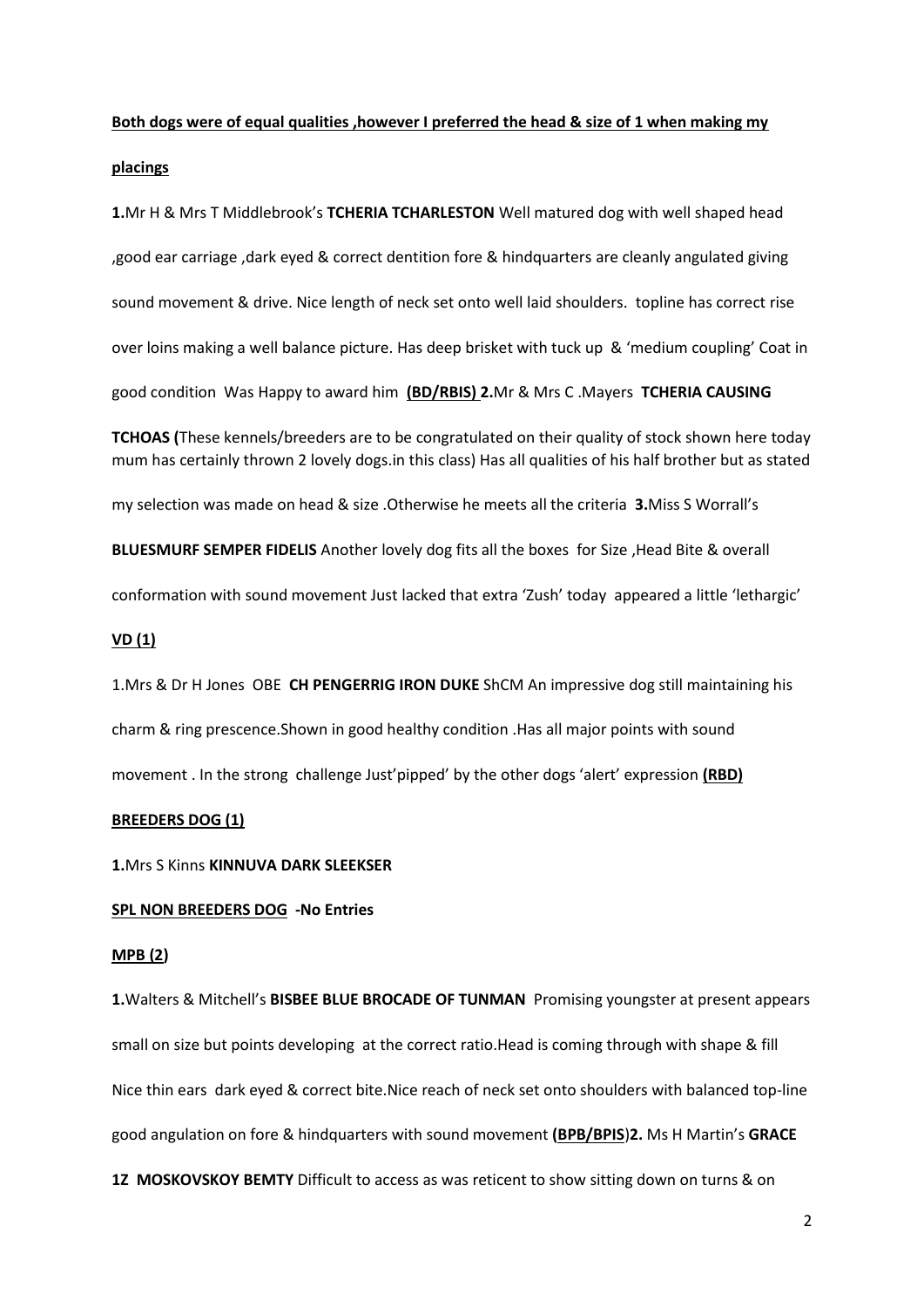walk.Was advised this was her first show so I'm sure with practice she will overcome this.She is developing at the right ratio Compact for her size .Head is still coming through , has fine ears & correct bite ,Neck set neatly onto shoulders Top-line shaping nicely with rise. Conformation of Angulations correct When settled Movement appeared OK

#### **PB No Entries**

#### **JB (3.1)Another class with quality bitches**

**1** Lacey's **BOWLINGBROOK MAKINGWHOOPI** Presents a lovely feminine picture Well defined head, ear carriage ,dark eye, & correct dentitation .Reach of neck set onto clean shoulders with good top-line & rise. Nice angulations let down onto hocks giving a sound movement Coat in good condition .**2.** Phillips **RATHSRIGG WILLOW** Larger type bu**t** Nicely balanced bitch Conformation to size Well shaped head ,keen eye ,Thin well set ears ,Correct dentition.Good lengthof neck into well placed shoulders with top-line & rise.Clean angulations let down to hocks.A little unsettled at times ) on move otherwise either could have changed places.

#### **PGB(2)**

**1** Walters & Mitchell's **AIREVIEW LIMELIGHT OF TUNMAM** Up to size & nice feminine expression,overall conformation is sound & to ratio, with clean angulations let down onto hocks. Neck sloops gently into well placed shoulders with a good top-line & rise.Moved soundly.

**2.Bartlsy's HOPEFELL LADY VERA** Another quality bitch with all major points Larger in size to 1 . was let down by her hind movement today that tends to move over to one side.

## **LB (5)**

**1.**Pocklington's **TIMBEROSE RHAPSODY IN BLUE** ShCM Wow couldn't fault from the moment she entered the ring. Standing on her toes with such exquisite grooming she really stood out from the crowd presenting a lovely picture of ratio to size,Well defined head with thin ears ,dark eyed &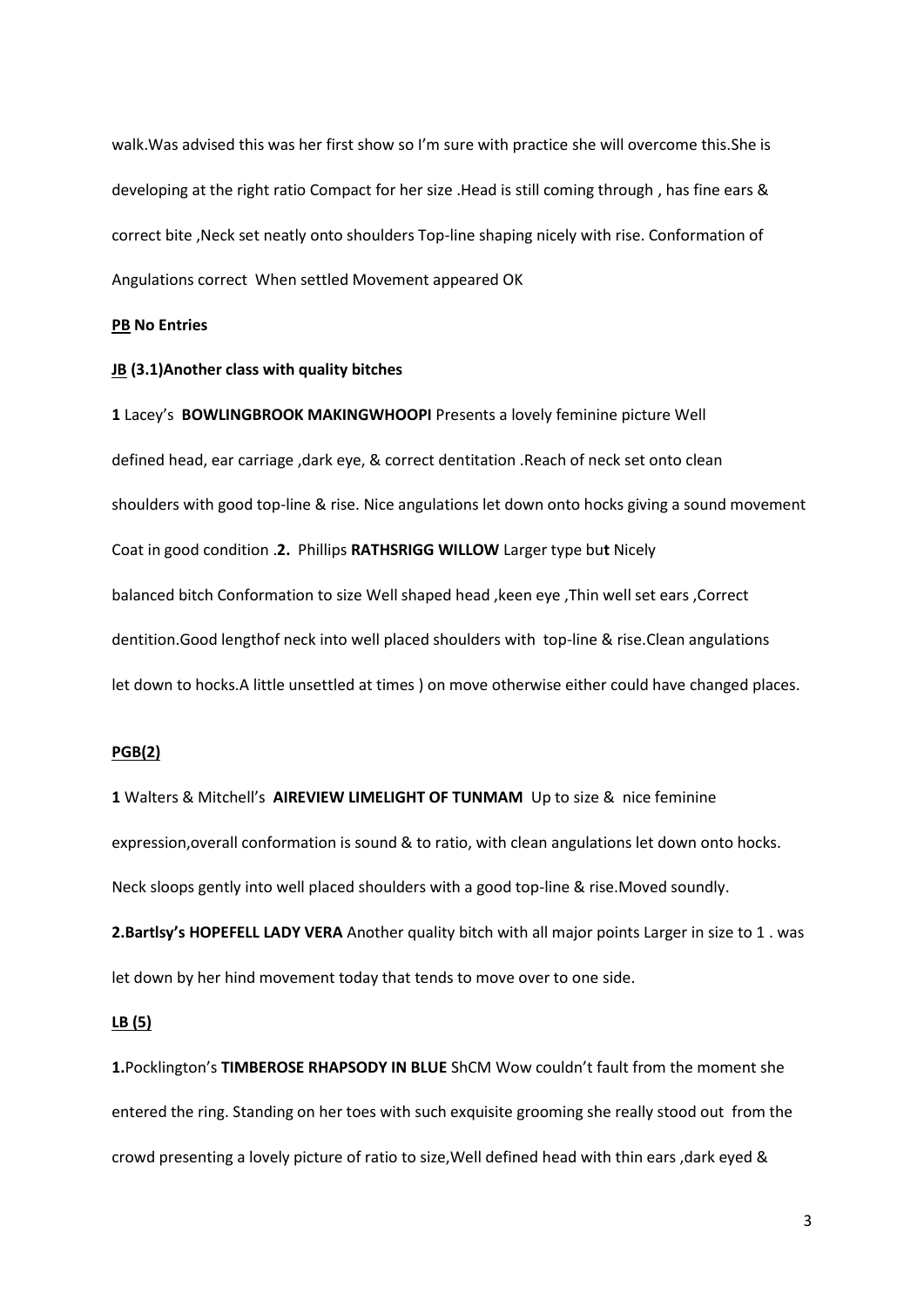correct dentition.Elegant reach of neck set into a good lay of shoulder ,top-line & rise.Her fore & hindquarters are cleanly angulated let down to her hocks.She has a nice depth of brisket with tuck up & short coupling. Coat is in excellent condition & she moved soundly & gracefully around the ring. It was a pleasure to award her **(BIS) 2.** Middlebrook's **POPPYBLU ELARA** Another lovely bitch who has all the merits except for her lop-line which I felt was too steeply angulated & she appeared to be short coupled.**3.**Mayers **TCHERIA SHE'S TCHEEKY** A quality bitch bitch with strong competition in her class today .she presents a good overall picture with all major points & has sound movement

# **OB(7)**

**1.**Pocklington's **NEBERCRACKERS ROSIE BLUE AT TIMBEROSE ShCM** Elegant & feminine with in good condition & nicely groomed.Another bitch worthy of her placing today She presents a good picture of soundness & all points fit the standard with sound movement ,however today she had strong competition in the challenge otherwise either bitch could have change places. My final selection was made on their ring precsence.**2** Phillips **.JETSAWAY FLEUR OF RATHSRIGG** Good overall ratio to size. Nicely shaped head.dark eyed & has thin ears Correct bite. Clean angulations let down to hocks With sound movement 3 Rainsbury & Hamilton's **CH JETSAWAY ABSOLUT ICE AT TANGRIS** Fits the picture with all standard points & sound movement Unfortunatly just lacked that extra 'zust' today **VB(5)**

#### **Super class of elegant ladies**

**1** Godden's **VAKURBLUE BACON BUTTIE** May be a veteran but can still 'strut her stuff' (7 Years old) shown in good condition & can still moved soundly & with 'panache' Well worthy of (**BVIS**) today **2.**  Lacey's **BOWLINGBROOK TRICK OR TREAT ShCM (8 years old )** All virtues just lacked a little in coat today**3.** Kinn's (**9years old)BURMINGTONTRULY BLUE** Typy Movement not quite so good today **BREEDERS BITCH (5)**

**1.**Pocklington's**TIMBEROSE RHAPSODY IN BLUE ShCM 2.**Bannister's **MITEYMIDGETS LOVE IN BLOOM JW** Impressive bitch with good ring prescence.ratio to size with all points Maintains a good

4